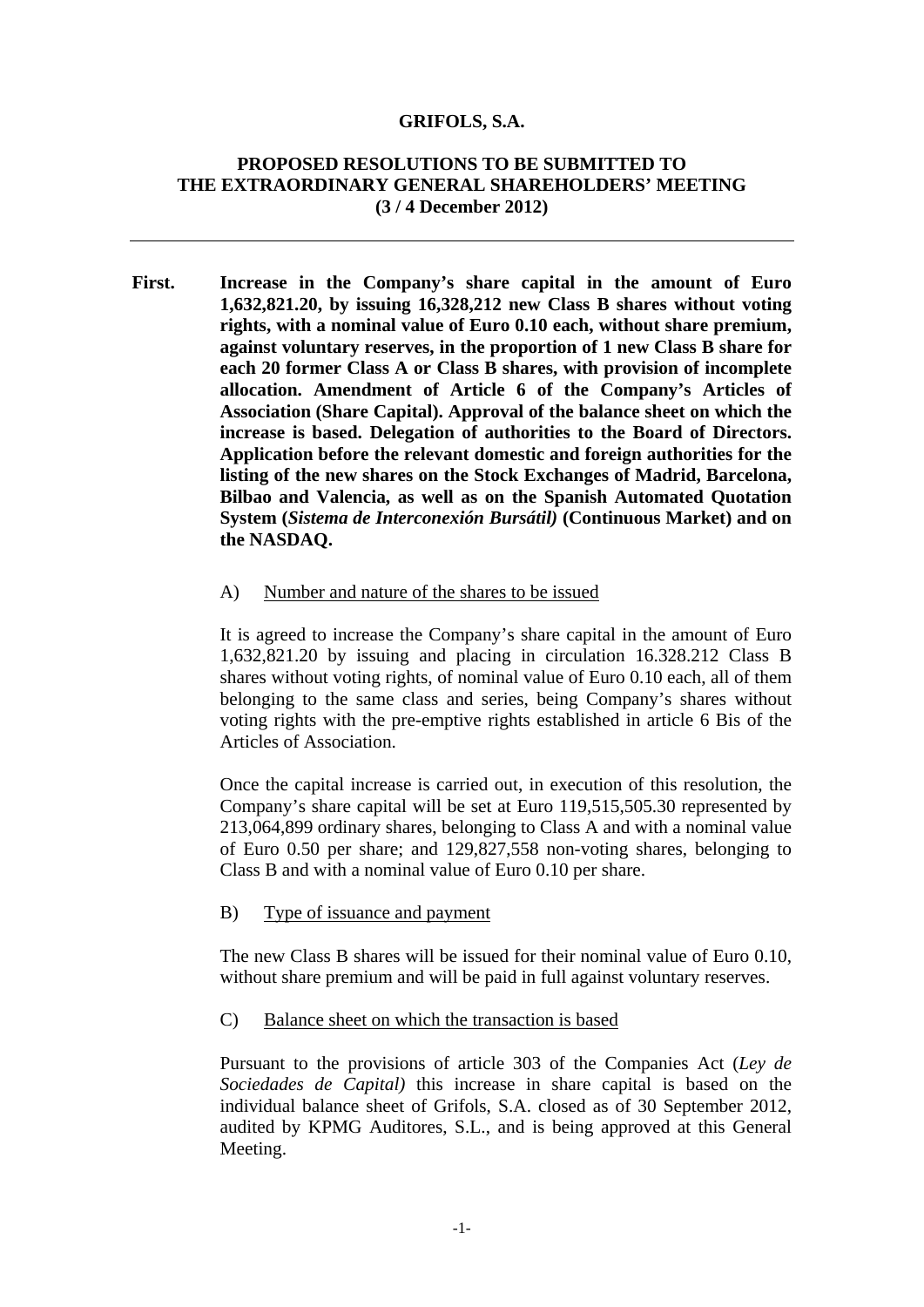# D) Free allocation rights

Pursuant to the provisions of paragraph 6.1 of section 6 Bis of the Articles of Association, all the shareholders of the Company have a free allocation right in the proportion of one (1) new Class B share for each twenty (20) former shares owned by them, whether Class A shares or Class B shares.

For the foregoing purposes, shareholders will be understood as all such individuals or legal entities that, at the end of the day immediately preceding that on which the free allocation period referred to below begins, appear as holders of shares of the Company (whether of Class A or of Class B) in the accounting registries of the participating entities of the company Sociedad de Gestión de los Sistemas de Registro, Compensación y Liquidación de Valores, S.A.U. (Iberclear).

Pursuant to the provisions of article 306.2 of the Companies Law ("*Ley de Sociedades de Capital"*), the free allocation rights of the new Class B shares will be transferrable, there being a period of fifteen (15) days, starting as from the date indicated in the relevant notice which will be published in the Official Gazette of the Commercial Registry (BORME), in order to allocate and transfer such rights.

Once the negotiation period for the free allocation rights expires, all new Class B shares that have not been allocated will be registered under the name of whoever can prove their ownership and kept in deposit. After three years, Class B shares that have not been yet assigned may be sold, according to article 117 of the Companies Act, on behalf of and at the risk of the interested parties. The net amount of such sale shall be held available to the interested parties as established in the applicable legislation.

Notwithstanding the foregoing, if for any reason, upon expiration of the term for the transfer of the free allocation rights, there are still Class B shares pending to be assigned, the share capital will be increased by an amount equivalent to the aggregate nominal value of all Class B shares effectively assigned.

### E) Rights of the new shares

As of the date on which the Board of Directors or, as the case may be, those members to whom the Board has delegated this authority, declare the capital increase closed, the new Class B shares will confer on their holders the rights ascribed to them by the Articles of Association.

### F) Information made available to the shareholders

This resolution has been passed after making available to the shareholders the proposal and Board of Directors' report in compliance with the provisions of the Companies Act (*Ley de Sociedades de Capital*), as well as the compulsory report from the Company's auditors.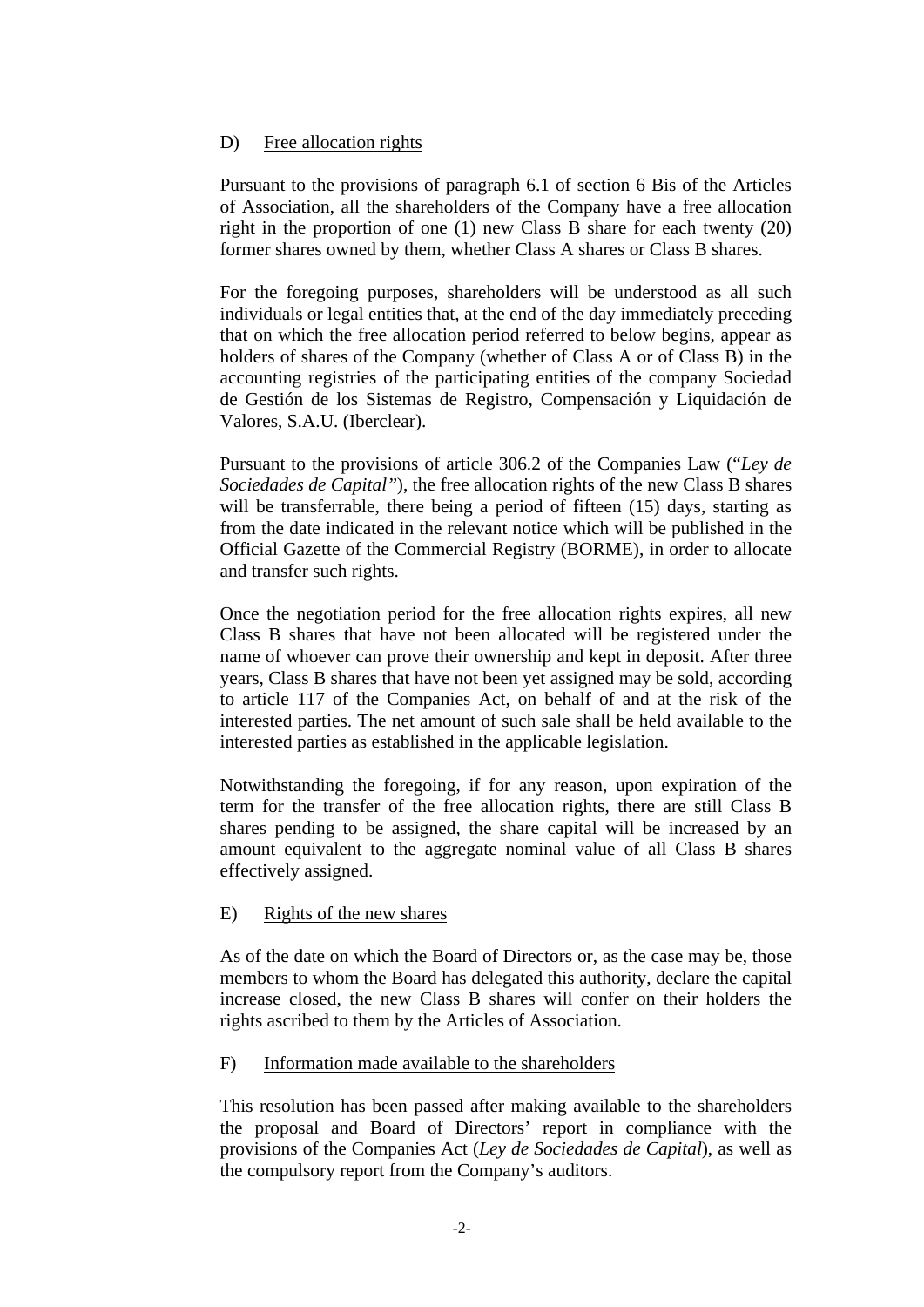### G) Application for the listing of the new shares

It is agreed to apply for the listing of the new Class B shares on the Stock Exchanges in Madrid, Barcelona, Bilbao and Valencia, as well as in the Spanish Automated Quotation System (*Sistema de Interconexión Bursátil/ Continuous Market*), and via ADSs (*American Depositary Shares*), on the *National Association of Securities Dealers Automated Quotation* (NASDAQ), as well as to carry out all the necessary actions and procedures and to file the documents that might be required before the competent bodies of the above-mentioned stock exchange markets, for admission to listing of the new shares issued as a consequence of the agreed capital increase; it is expressly put on record that Grifols agrees to be bound by already existing and future rules related to the Stock Exchange matters and, specially, as regards contracting, continuance and exclusion of official trading. The Board of Directors is empowered, with full power of substitution in any of its members, so that, once the increase in capital resolution is executed, it can make the relevant applications, prepare and file the relevant documents as it considers appropriate, and carry out all actions required for this purpose.

Likewise, it is agreed to apply for the inclusion of the new shares in the accounting registries of the company Sociedad de Gestión de los Sistemas de Registro, Compensación y Liquidación de Valores, S.A.U. (Iberclear), delegating to the Board of Directors, with full power of substitution in any of its members, the performance of such actions as may be required for this purpose.

#### H) Delegation of powers to the Board of Directors

Pursuant to article 297.1.a) of the Companies Act, the Board of Directors is empowered, with full power of substitution in any of its members to, within a maximum term of one (1) year as of the date of this resolution, determine the date on which this increase must be carried out in the amount agreed, as well as to set its conditions in all matters not foreseen by the General Meeting, and to redraft article 6 of the Company's Articles of Association (Share Capital), carrying out all such actions as may be required to register the capital increase in the Commercial Registry.

Likewise, the Board of Directors is empowered, with full power of substitution in any of its members, to decline any number of rights of free allocation needed to reconcile the free allocation ratio for the new Class B shares, to declare the closing of the capital increase and redraft article 6 of the Articles of Association (Share Capital), to apply for the listing of the new Class B shares under the terms set out in paragraph H above and, in general, to file all such documents or applications as might be required and to carry out all procedures and actions a may be necessary or convenient to fully execute this resolution.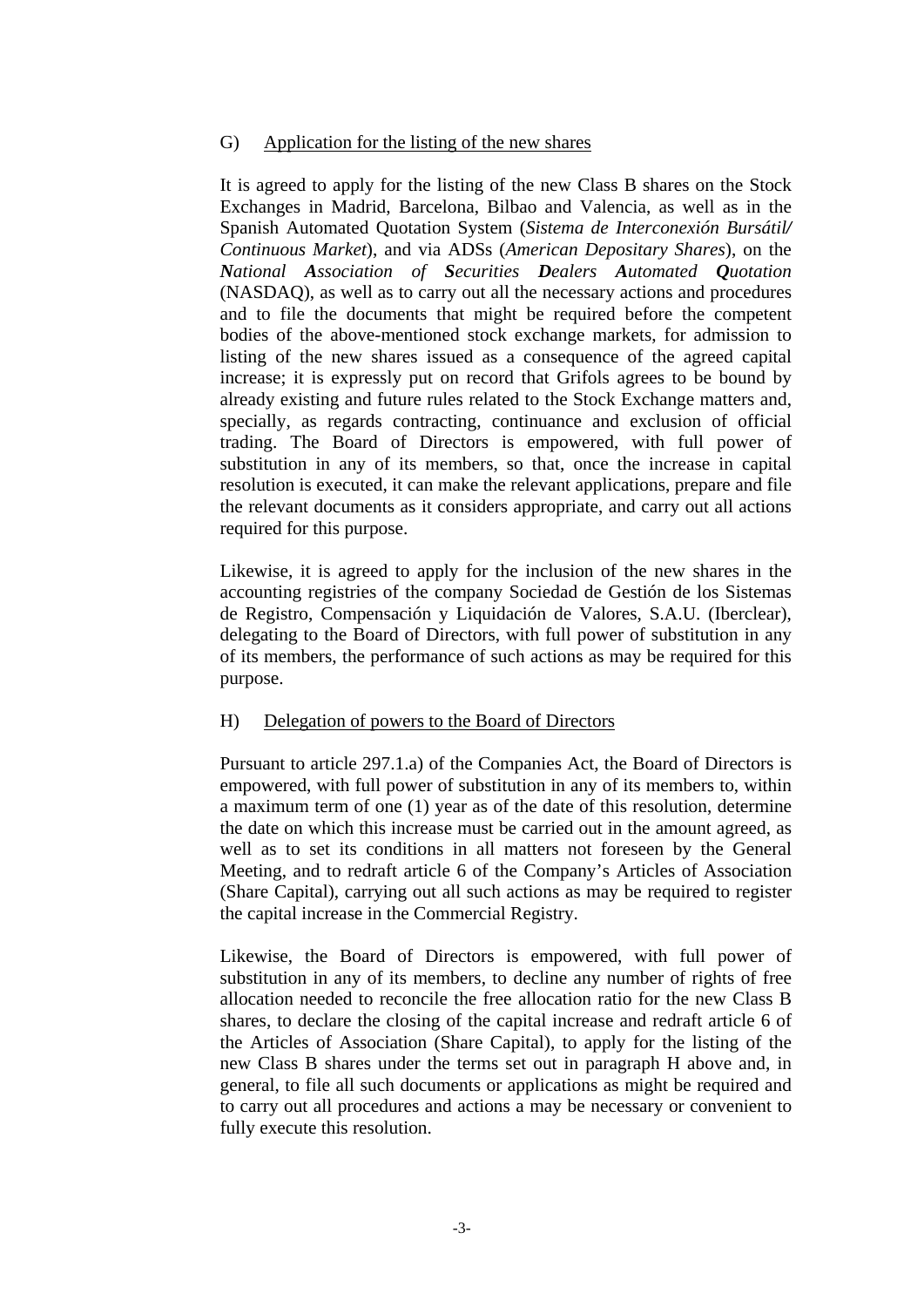This resolution will have no effects if the capital increase to which it refers does not take place within one (1) year as from the date of this resolution.

**Second. Share split of the Company's Class A and Class B shares, in the proportion of 2 new shares (whether of Class A or of Class B) for each 1 of the former shares (whether of Class A or of Class B), as may be applicable, by means of a decrease in their nominal value and the subsequent increase in the number of the Company's Class A and Class B shares, which will be multiplied by two, without any change to the total nominal value of the share capital. Amendment of Article 6 of the Company's Articles of Association (Share Capital). Delegation of authorities to the Board of Directors for a term of 1 year. Application before the relevant domestic and foreign authorities for the listing of the new shares on the Stock Exchanges of Madrid, Barcelona, Bilbao and Valencia, as well as on the Spanish Automated Quotation System (***Sistema de Interconexión Bursátil)* **(Continuous Market) and on the NASDAQ.** 

### A) Share split

Once the share capital increase foreseen in the First item of the Agenda has been executed, it is agreed to carry out a share split of the Company's shares in the proportion of 2 new shares (whether of Class A or of Class B) for each 1 of the existing shares (whether of Class A or of Class B).

This share split will take place by means of decrease in the nominal value of the Company's shares, as a result of which the nominal value of Class A shares will go from the current value of Euro 0.50 per share to Euro 0.25per share, and the nominal value of Class B shares will go from the current value of Euro 0.10 per share to Euro 0.05 per share. Therefore, the number of the Company's Class A and Class B shares will increase, being multiplied by two.

Once the share split is carried out, in execution of this resolution, the Company's share capital, the nominal value of which will not change as a result of the share split, will be represented by ordinary Class A shares with a nominal value of Euro 0.25 per share, and by non-voting Class B shares with a nominal value of Euro 0.50 per share.

### B) Information available to shareholders

This resolution has been passed after making available to the shareholders the proposal and Board of Directors' report.

# C) Application for the listing of the new shares

It is agreed to apply for the listing of the new Class A and Class B shares resulting from the share split on the Stock Exchanges in Madrid, Barcelona, Bilbao and Valencia, as well as in the Spanish Automated Quotation System (*Sistema de Interconexión Bursátil / Continuous Market*), and via ADSs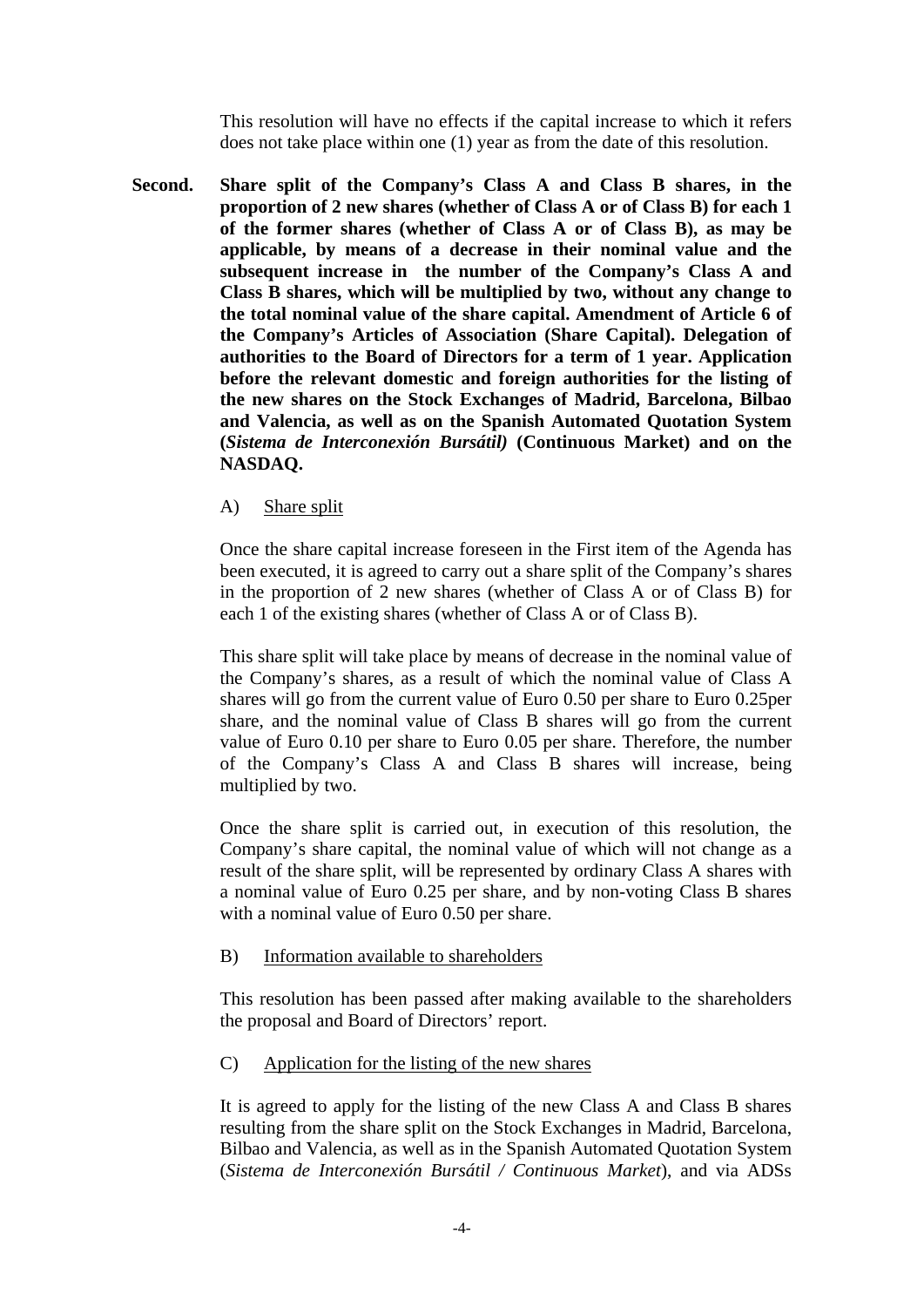(*American Depositary Shares*), on the *National Association of Securities Dealers Automated Quotation* (NASDAQ) and the simultaneous exclusion, if applicable, from trading of the Company's former Class A and Class B shares, as well as to carry out all the necessary actions and procedures and to file the documents that might be required before the competent bodies of the aforementioned stock exchange markets for the effective listing of the new shares resulting from the share split and the exclusion of trading of the former shares, as the case may be; it is expressly put on record that Grifols agrees to be bound by already existing and future rules related to the Stock Exchange matters and, specially, as regards contracting, continuance and exclusion of official trading. The Board of Directors is empowered, with full power of substitution in any of its members, so that, once the Company's share split resolution is executed, it can make the relevant applications, prepare and file the relevant documents as it considers appropriate, and carry out all actions required for this purpose.

Likewise, it is agreed to apply for the inclusion of the new Class A and Class B shares resulting from the share split in the accounting registries of the company Sociedad de Gestión de los Sistemas de Registro, Compensación y Liquidación de Valores, S.A.U. (Iberclear), granting the Board of Directors, with full power of substitution in any of its members, the performance of such actions as may be required for this purpose.

#### D) Delegation of powers to the Board of Directors

The Board of Directors is empowered, with full power of substitution in any of its members and within a maximum term of one (1) year as of the date of this resolution, to determine the date on which this share split must be carried out pursuant to the requirements agreed upon, as well as to set its conditions in all matters not foreseen by the General Meeting, and to redraft article 6 of the Company's Articles of Association (Share Capital) to adapt it to the new number of Class A and Class B shares into which the share capital will be divided and their corresponding nominal value, carrying out all such actions as may be required for its registration in the Commercial Registry.

Likewise, the Board of Directors is empowered, with full power of substitution in any of its members, to apply for the listing of the new Class A and Class B shares and the exclusion, if applicable, from trading of the Company's former Class A and Class B shares under the terms set out in paragraph H) above and, in general, to file all such documents or applications as may be required and to carry out all procedures and actions as may be necessary or convenient to fully execute this resolution.

This resolution will have no effects if the share split to which it refers does not take place within one (1) year as from the date of this resolution.

# **Third. Delegation to the Board of Directors, with full power of substitution in any of its members, of the authority to increase the Company's share capital pursuant to the provisions of article 297.1.b) of the Companies**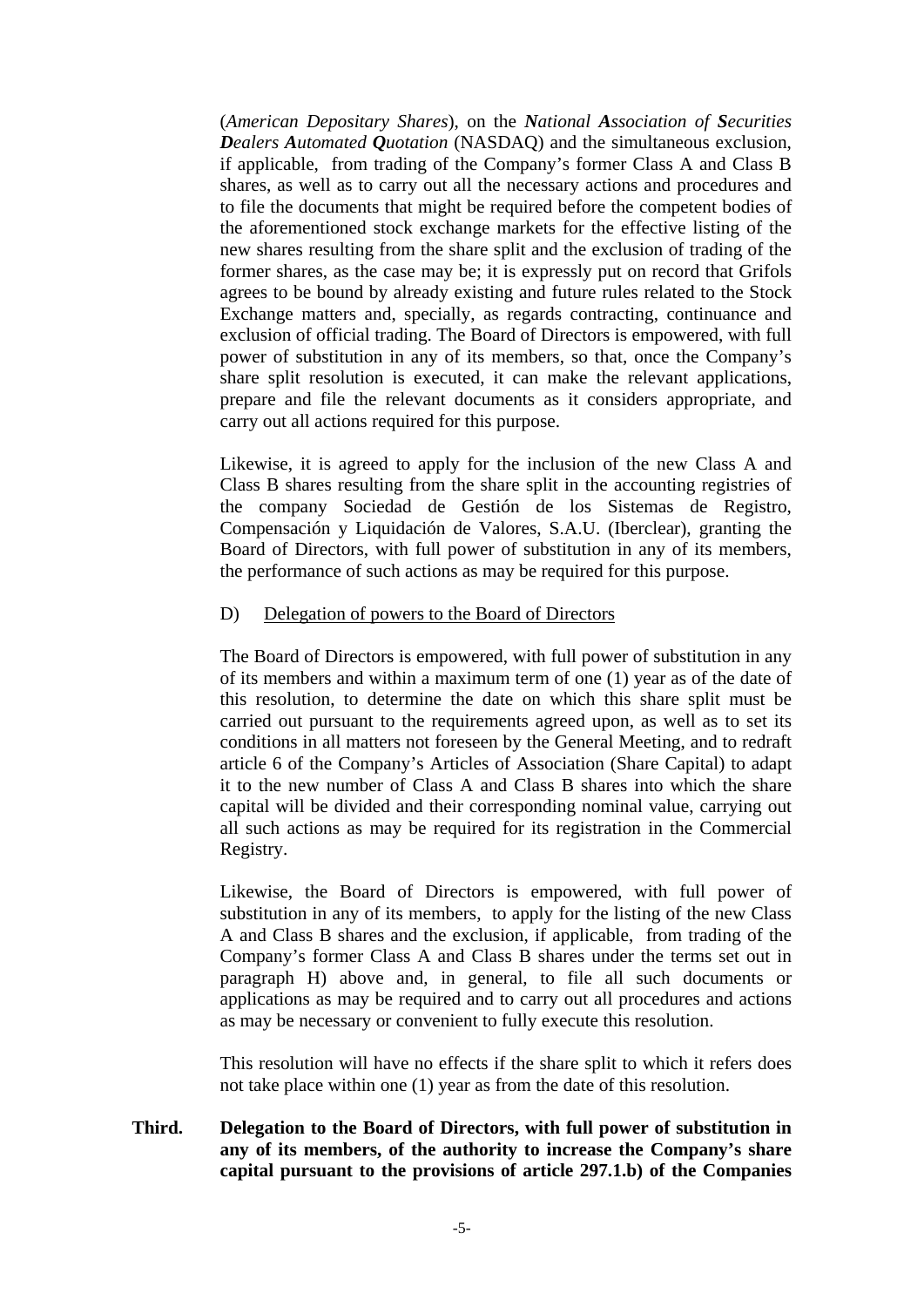**Act (***Ley de Sociedades de Capital)***, within the legal term of five years as of the date of this General Shareholders' Meeting up to a maximum amount equivalent to 50% of the Company's share capital as of the date of this authorisation, being enabled to carry out the increase at once or in several times. Delegation to the Board of Directors, with full power of substitution in any of its members, of the authority to exclude the pre-emptive subscription rights in the relevant capital increases, pursuant to the provisions of article 506 of the Companies Act. To revoke the resolution of delegation to the Board of directors of the authority to increase the Company's share capital passed on 2 December 2011**.

# A) Delegation of the powers to increase the Company's share capital

To delegate to the Board of Directors, with full power of substitution in any of its members, the authority to increase the Company's share capital at once or in several times and at any given moment, within a maximum term of five (5) as from the date of this General Meeting, and in an amount that in no case may exceed half of the Company's share capital at the time of this authorisation.

Pursuant to this authorisation, the share capital increases will be carried out, if appropriate, by issuing and placing in circulation the new shares (whether of Class A and Class B, exclusively Class A or exclusively Class B), with or without share premium, with a consideration consisting in cash contributions.

As long as there are non-voting Class B shares in circulation, the capital increases will observe, when applicable, the provisions of the Company's Articles of Association as regards the pre-emptive right of acquisition that may correspond in said capital increases.

Likewise, as long as Class B shares hold the redemption rights foreseen in paragraph 4 of article 6.bis of the Articles of Association, the nominal value of the Class B shares that may be issued in the execution of this delegation of authorities cannot exceed one fourth of the total amount of the share capital resulting from the capital increase resolution.

### B) Information available to shareholders

This resolution has been passed after making available to the shareholders the proposal and Board of Directors' report in compliance with the provisions of the Companies Act (*Ley de Sociedades de Capital*).

### C) Application for the listing of the new shares

When appropriate, the Company will apply for the listing of the new issued shares on the Stock Exchanges in Madrid, Barcelona, Bilbao and Valencia, as well as in the Spanish Automated Quotation System (*SIBE / Continuous Market*), and via ADSs (*American Depositary Shares*), on the *National*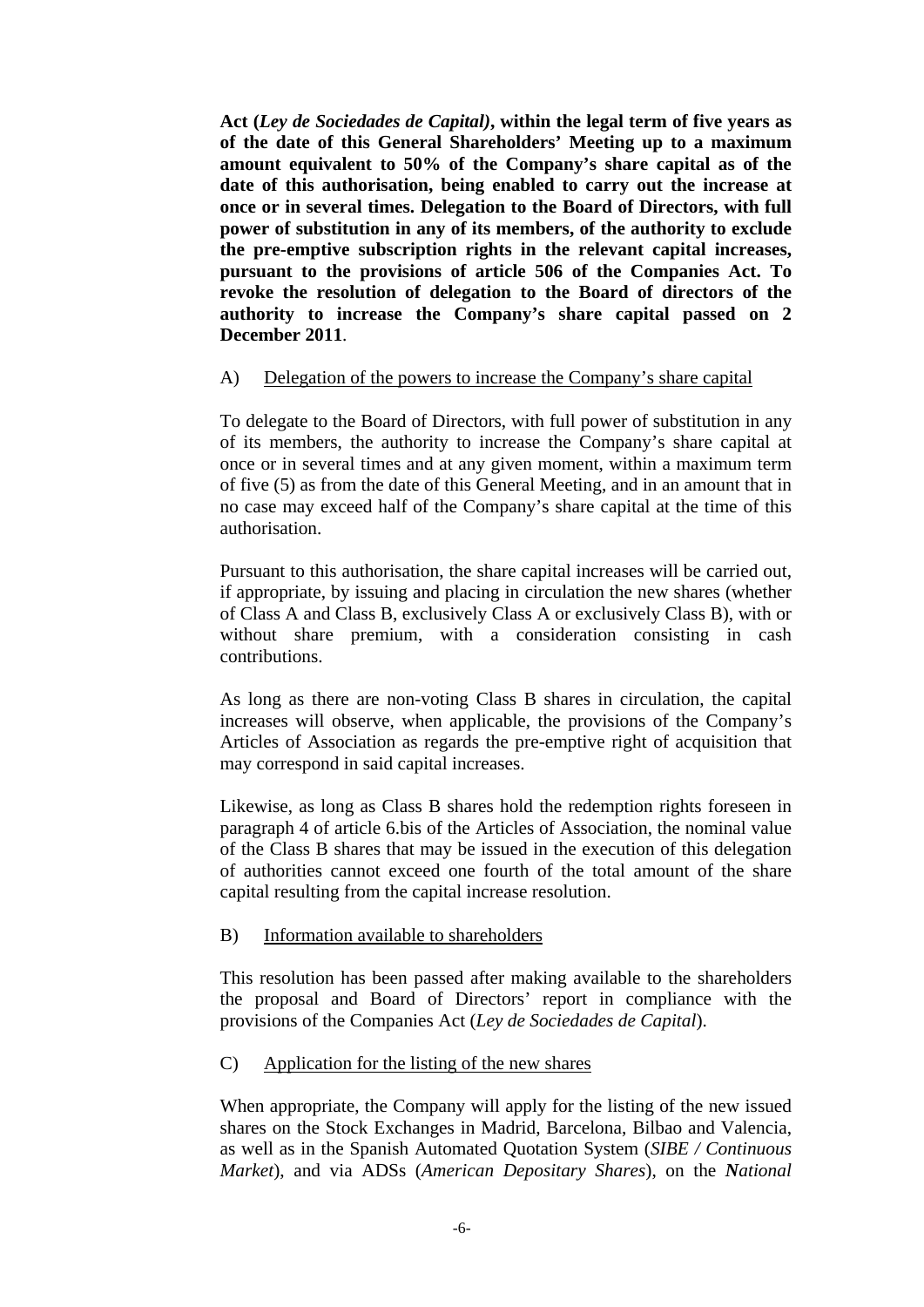*Association of Securities Dealers Automated Quotation* (NASDAQ) as well as the inclusion of the new shares in the accounting registries of the company Sociedad de Gestión de los Sistemas de Registro, Compensación y Liquidación de Valores, S.A.U. (Iberclear).

D) Delegation of powers to the Board of Directors

To delegate to the Board of Directors, with full power of substitution in any of its members, the authority to:

- (a) set the terms and conditions of the capital increases and the characteristics of the shares in all aspects not foreseen by the General Meeting, as well as to freely offer the new unsubscribed shares within the term(s) of exercise of the pre-emptive right of subscription;
- (b) establish that, in the event of an incomplete subscription, the share capital will be increased only in the amount of the subscriptions effectively carried out;
- (c) redraft the articles of the Articles of Association related to share capital and number of shares;
- (d) exclude, pursuant to the provisions of article 506 of the Companies Act, the pre-emptive right in the terms and conditions set forth therein;
- (e) apply for, when appropriate, the listing of the shares issued pursuant to this authorisation, as well as to carry out all the necessary actions and procedures and to file the documents that might be required before the competent bodies of the above-mentioned stock exchange markets, for admission to listing of the new shares issued as a consequence of the agreed capital increase; it is expressly put on record that Grifols agrees to be bound by already existing and future rules related to the Stock Exchange matters and, specially, as regards contracting, permanence and exclusion from official listing;
- (f) request the inclusion of the new shares in the accounting registries of the company Sociedad de Gestión de los Sistemas de Registro, Compensación y Liquidación de Valores, S.A.U. (Iberclear).
- E) Revocation of the foregoing delegation

Revoke all the terms and conditions of the resolution of delegation to the Board of Directors of the authority to increase the Company's share capital pursuant to the provisions of article 297.1.b) of the Companies Act (*Ley de Sociedades de Capital*), as well as the authority to exclude the pre-emptive subscription rights in the relevant capital increases passed by the Extraordinary General Shareholders' meeting of 2 December 2011.